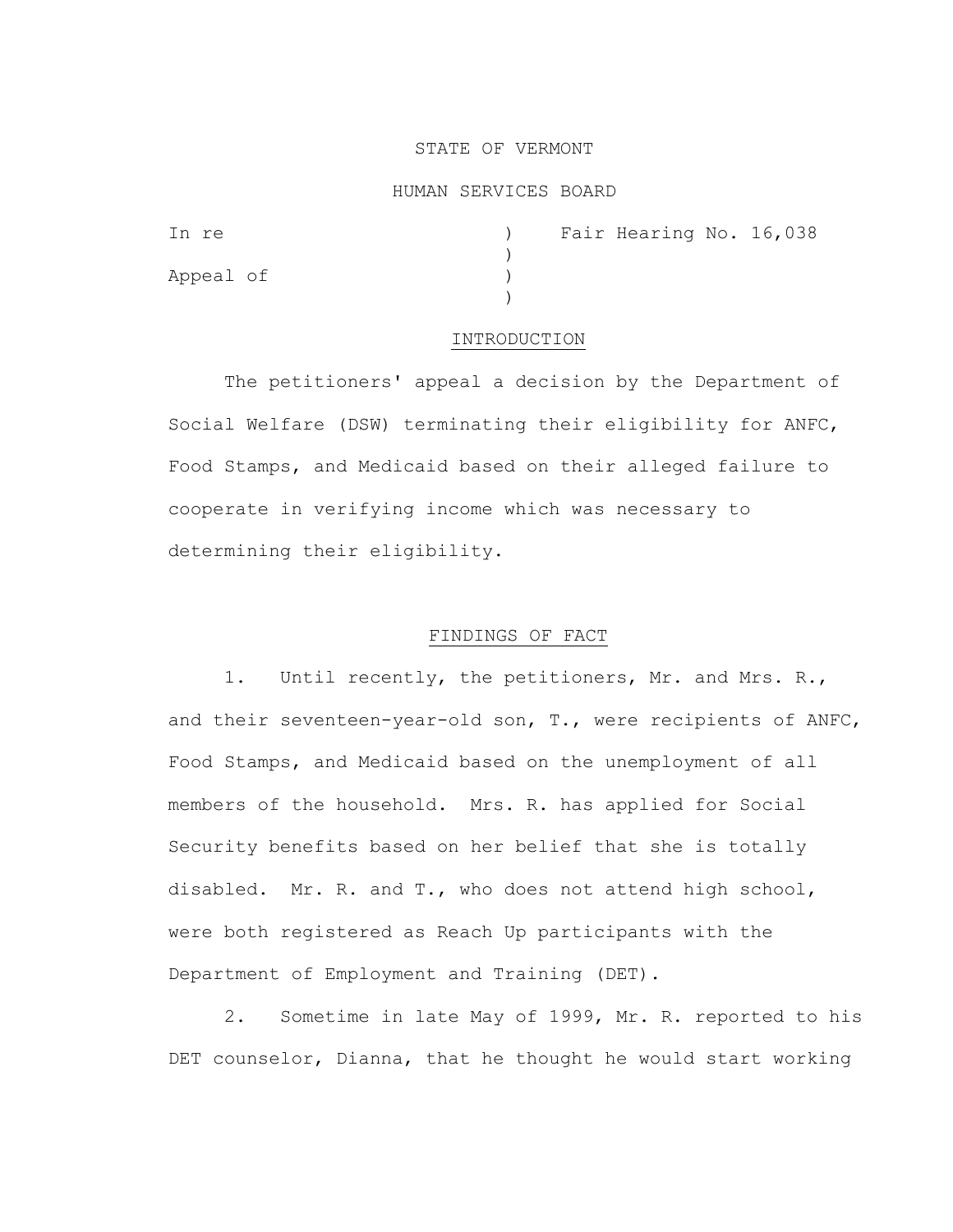soon as a condominium renovator and that his son, T., would work with him. He was not sure of his hours or income but left the counselor with the impression that he would be earning a wage of anywhere from \$5.00 to \$15.00 per hour at this employment.

3. The DET counselor reported this information to the eligibility specialist at DSW who handles the petitioners' benefits. On June 8, 1999, the specialist mailed a letter to the petitioners with the following information:

> Thank you for reporting a change in your situation. To determine if you are eligible for benefits or to figure out the amount of those benefits, we need the following verification (proof) of your situation:

I have not heard from you in a long time. I understand from Dianna at DET that you are working and that T. is working too. When you come in to see her next week, bring in proof of gross wages listed by each paydate for each of you to date and have her get a copy to me also. T. did not see Nancy or send in proof of his working by the first, so this must be done by your meeting next week with Dianna or your case may close for noncooperation for ANFC, Food Stamps and Medical. You have until Jun 21, 1999 (at least ten days) to bring or send us proof of items listed above. If we do not receive this proof we cannot determine your continuing eligibility and amount of benefits for ANFC, Food Stamps and Medicaid.

If you have any problems obtaining proof of any of the items listed, please call me on or before the date listed above. If I can help you obtain the proof, I will. In some cases the deadline date can be extended if you have good reason for not having the proof requested, but it is the Department's responsibility to decide if your reason is good.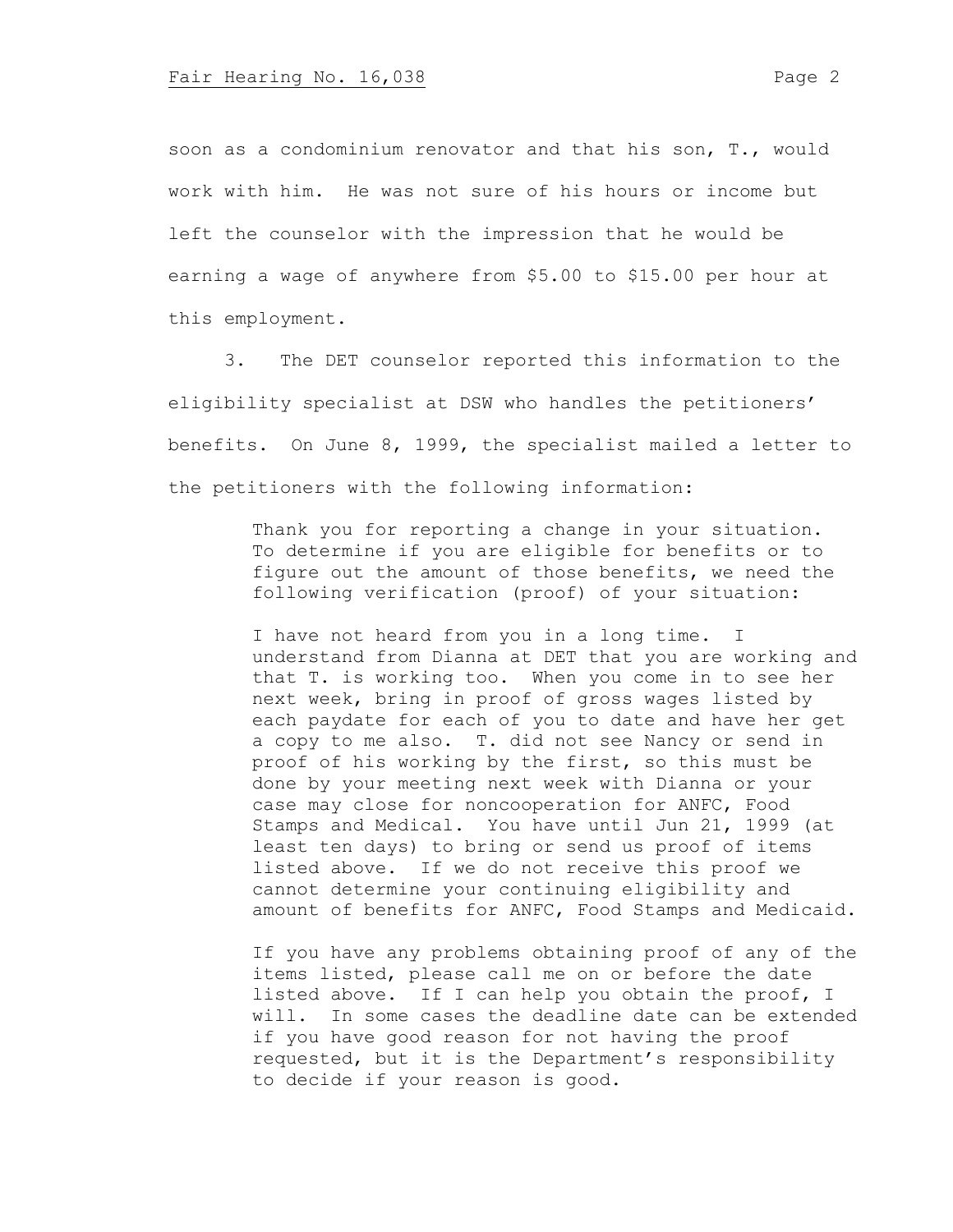Remember, you are responsible for providing proof requested by June 21, 1999 or contacting me no later than the same date to explain why you cannot do this. If you do not comply with this request, your benefits may be terminated.

Thank you in advance for cooperating in this way. If you have any questions please call me at [phone number].

4. The petitioners do not claim that they did not receive this notice. Mr. R. says it is likely they did but that his wife is forgetful about giving him messages and he was very busy setting up the new job at this time. He never called or gave any information to DET or DSW about the exact date of his job start or the amount of compensation in response to this letter.

5. On June 21, 1999, the specialist mailed a notice to the petitioners advising them that their ANFC grant of \$669 per month and Food Stamps would close on June 30, 1999 for "noncooperation" for failure to provide DET or DSW with proof of income.

6. On June 24, 1999, the petitioners left a voice mail message on the machine of their eligibility specialist saying that they wished to appeal this decision. Because they timely appealed, their benefits continued. However, during the time between their appeal and hearing, a period of some three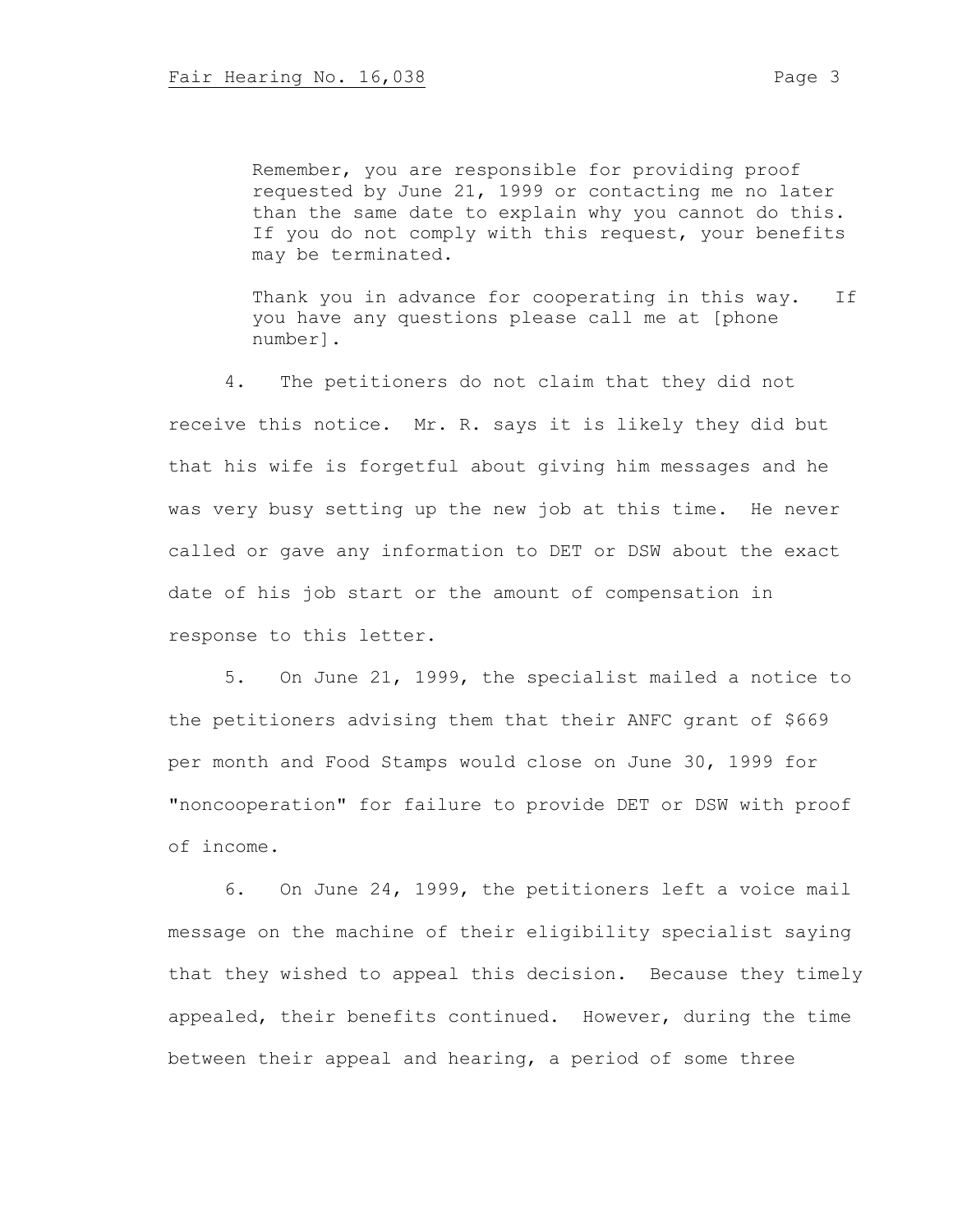months, the petitioners never provided any verification information to the Department regarding their income.

7. At the hearing on September 23, 1999,<sup>1</sup> Mr. R. offered no explanation as to why he did not respond to the request for information during this time other than family preoccupation and miscommunication. Mr. R. understood that he had an obligation to report his income and understood that such a requirement included reporting any in-kind income he might receive. He says that he did mention at some point to Dianna at DET that he was getting in-kind income but not what its value might be. He said he assumed that she would report that to DSW.

8. Mr. R. said he never received cash for the renovation job but rather was paid in salvage—he was allowed to keep whatever he took out of the old buildings including windows, doors, lights, heaters, cabinets, carpeting and appliances. He was unable to place any value on these items. The person he worked for is about to deed him a small house appraised at \$38,000 in return for a garage Mr. R. plans to build for him. He plans to fix up the house using the salvage

 $1$  The matter was continued twice due to the petitioner's failure to attend the hearing. The first was reset after a friend called saying the family had gone out of state. The second resetting came after the petitioners called saying they had put the wrong date on their calendar.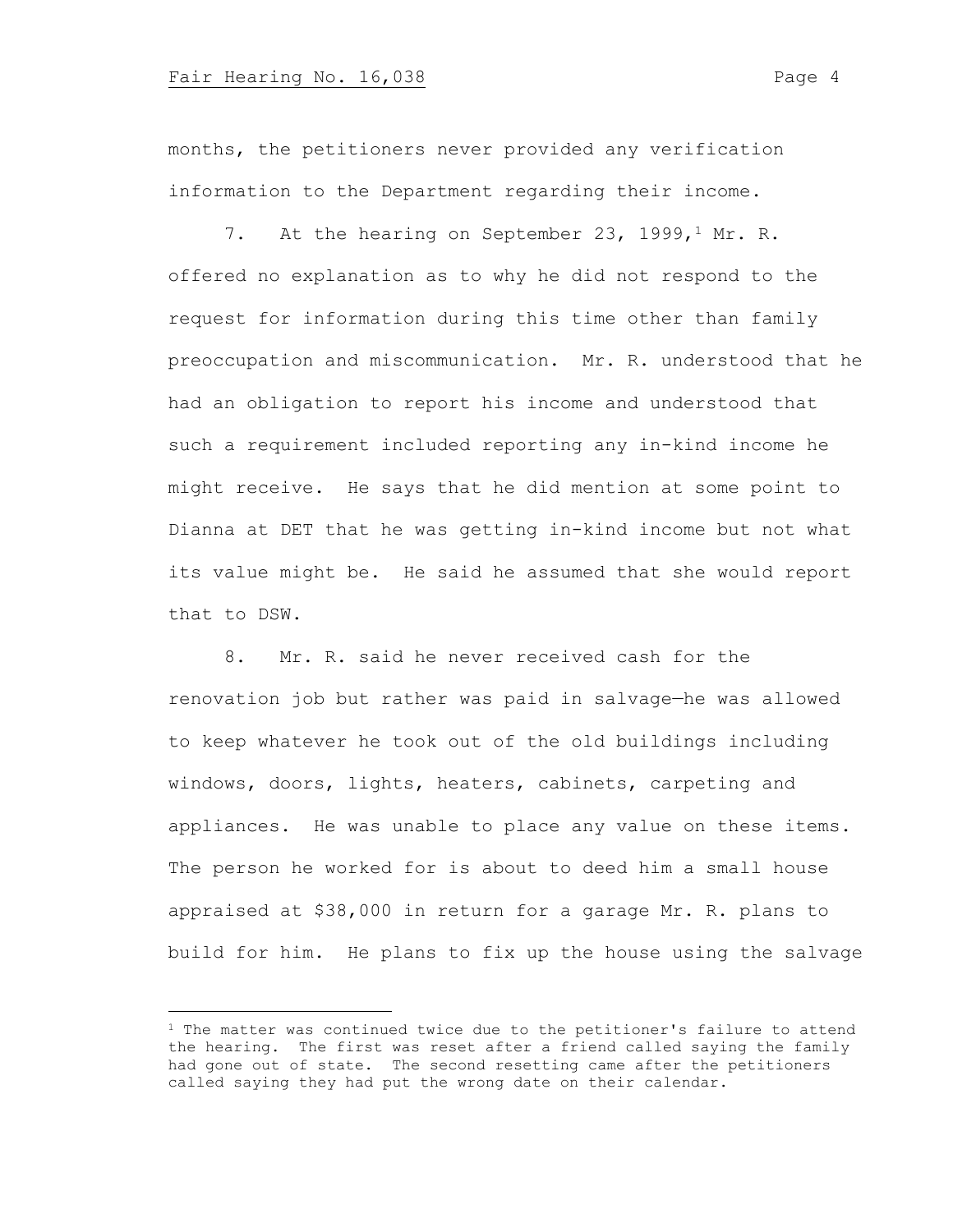items and move in with his wife and son. His son has been assisting him with the renovations.

## ORDER

The decision of the Department is affirmed.

## REASONS

Both the ANFC and Food Stamp programs<sup>2</sup> require that changes in income be reported and verified in order to continue eligibility under the programs. W.A.M. 2211.3, F.S.M. 273.2(f) and 273.12(a)(1)(ii). The ANFC program requires the submission of available paystubs or a statement from the employer on the wages and predicted hours of employment if the situation changes after initial certification. W.A.M. 2211.3. The Food Stamp program requires the same information if the change will amount to \$25 or more. F.S.M. 273.2(f) 8(ii). The Food Stamp program in addition requires that the Department send a notice of the

<sup>2</sup> The petitioners' eligibility for Medicaid is tied to their ANFC eligibility. They were cut off of Medicaid because they were no longer eligible for ANFC. For that reason, it is not necessary to formally consider the separate requirements of the Medicaid program although it should be noted that the regulations at M126 do require verification of income and provide that refusal to give necessary proofs can result in the denial of benefits. The petitioners have a right to reapply for Medicaid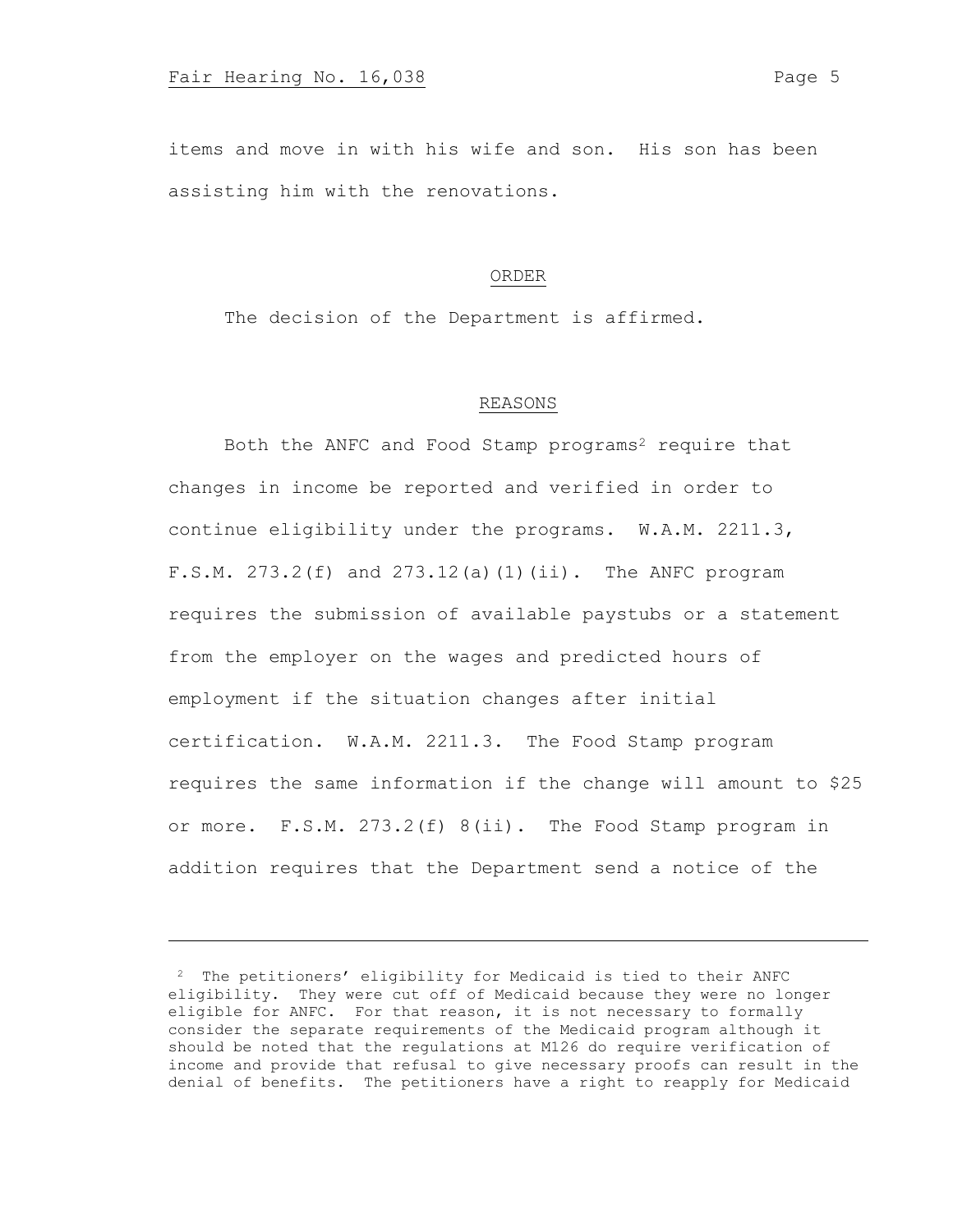### Fair Hearing No. 16,038 Page 6

required verification, a date for final submission (which requires a minimum of ten days to respond) and a warning that failure to furnish the proof will have an impact on the benefits. F.S.M. 273.12(c) and 273.14(b)(4).

The petitioners reported a change in the employment status of Mr. R. and T. to their DET counselor. That information prompted the Department to make a written request for information regarding the new employment. That letter made it clear that the Department needed to know what income was being earned in that employment in order to calculate the family's continued eligibility in all of the programs; that the information was needed by June 21, 1999 (13 days from the date the letter was mailed); that the information could be provided through the counselor at DET during their regularly scheduled meeting or that it could be brought or sent to the DSW office; that the petitioners should let the Department know if there was a problem and they would assist them in obtaining the verification; and, that failure to provide this information by the above date would result in closure of their benefits in all three programs. The notice sent by the Department followed the dictates of the regulations and

under a different category (such as disability) and have their eligibility determined anew.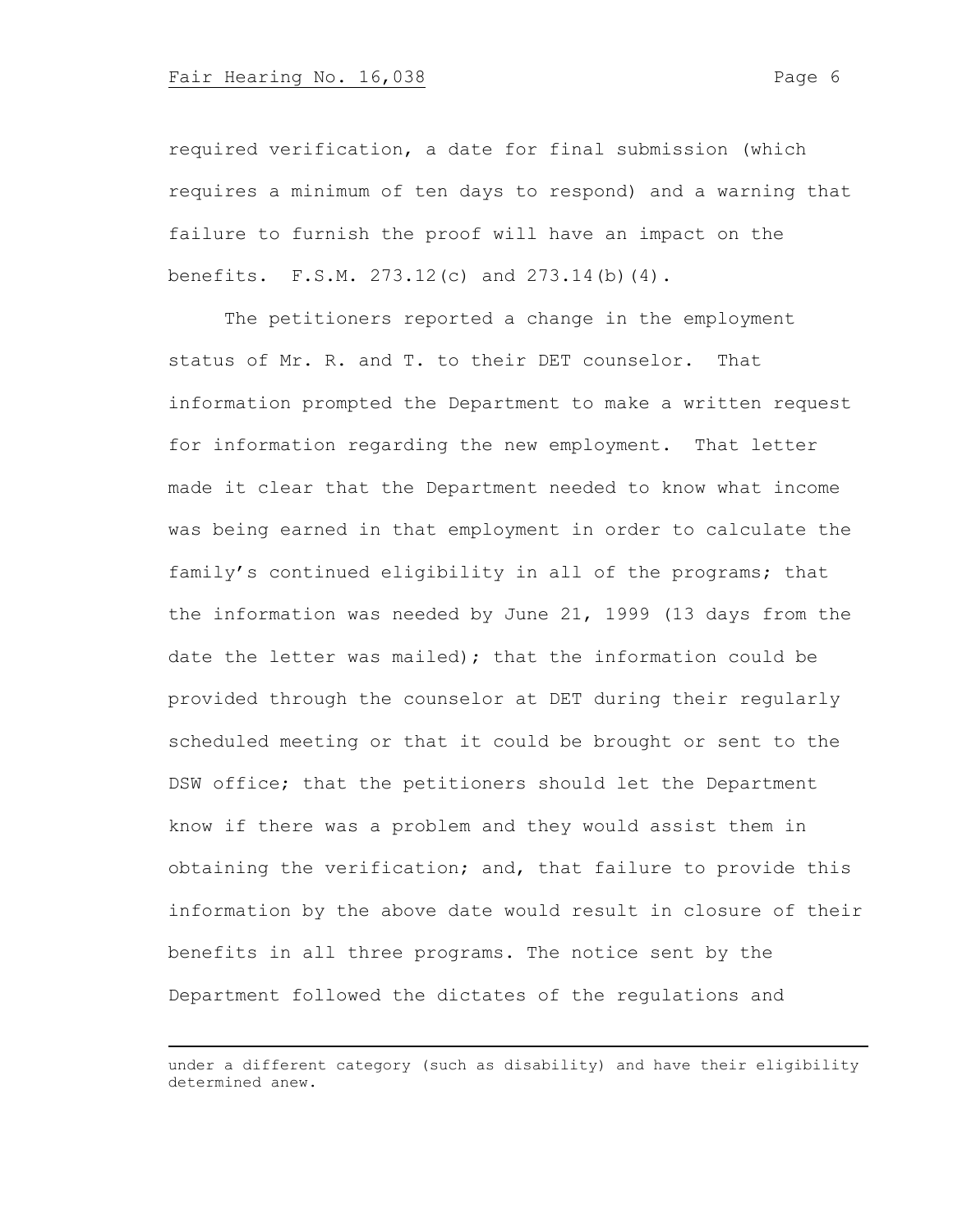clearly informed the petitioners as to what was required of them.

The petitioners failed to respond to this notice in any way. Under the ANFC regulations, this failure to respond results in a closure unless there was "good cause" for the failure, which is defined in the regulations as follows:

. . .

Good cause reasons include:

- 1. Natural disasters, such as fires or floods, having a direct impact on the applicant/recipient or an immediate family member.
- 2. Illness of such severity on the part of the applicant/recipient or an immediate family member that the applicant/recipient is unable to direct his or her personal affairs.
- 3. Refusal of an employer to provide earned income verification, or the unavailability of an employer to provide verification before the deadline.
- 4. Lost or stolen mail which is confirmed by the Postal Service.
- 5. Refusal of a landlord to verify housing expense.
- 6. Death of the applicant/recipient or an immediate family member.
- 7. Inability of a third party (e.g. Social Security Administration) to provide the necessary documentation within the designated time period.

Other reasons may be found to constitute good cause with the approval of the District Director or his of her designee.

W.A.M. 2211.3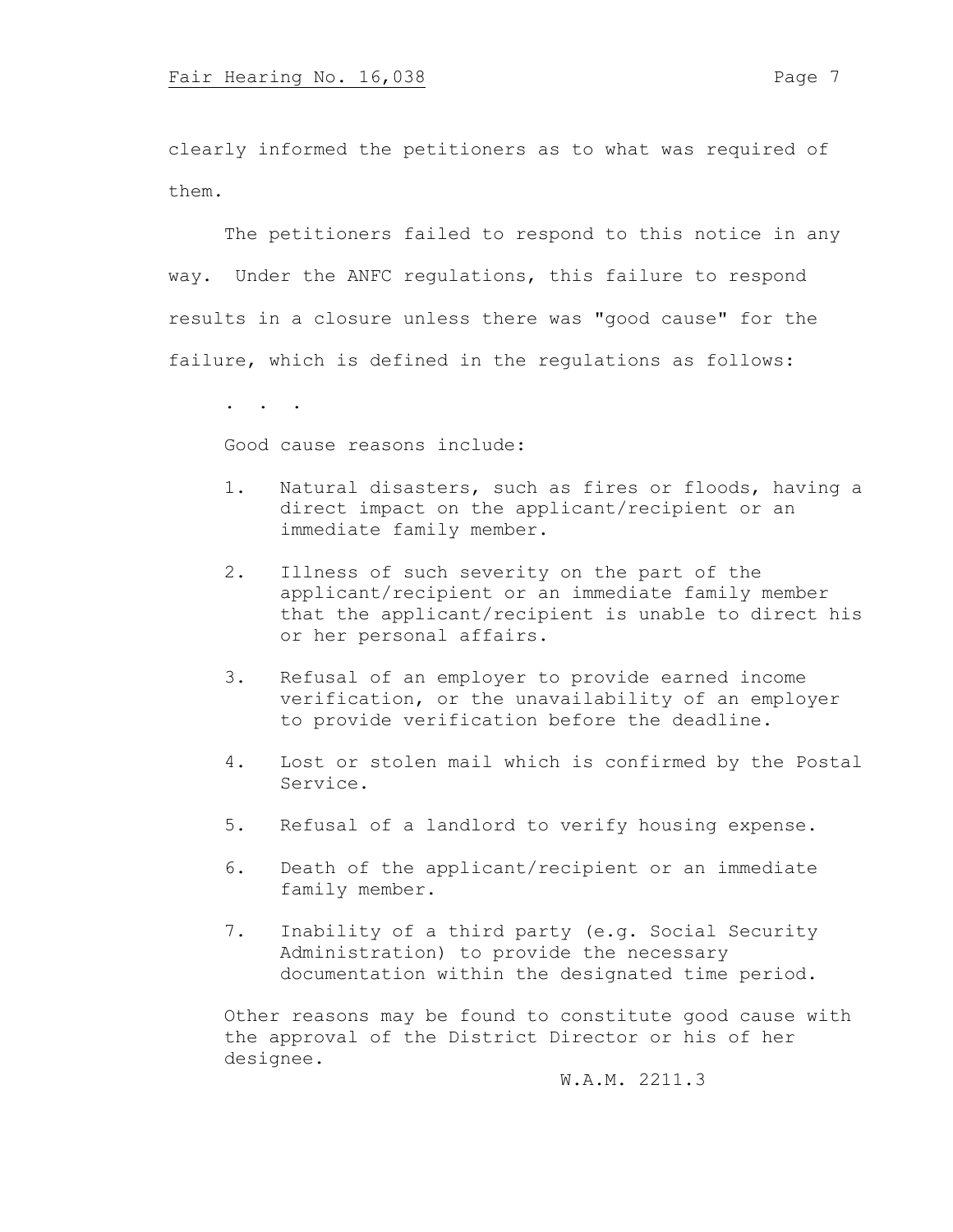The Food Stamp regulations require that the "failure to provide verification" following a reported change "shall result in the increased benefits reverting to the original allotment." F.S.M. 273.12(c). The regulations do not specifically cover a situation in which the failure to provide verification of a change is expected to decrease or eliminate the benefits now being received. The regulations do require the Department to notify the household within ten days of the date a disqualifying change is reported that eligibility will cease. F.S.M.  $273.12(2)(i)$ . When these two regulations are read together, it would seem that a report of employment which could be disqualifying for which the petitioner has failed to provide any details after a specific request entitles the Department to assume that the information would be disqualifying if provided and treat the matter as a closure, unless there were some compelling reason not to do so.<sup>3</sup>

<sup>&</sup>lt;sup>3</sup> There is a specific requlation governing "refusal" to cooperate with verifying information on an application. F.S.M. 273.2(d). That regulation requires an action which can be interpreted as a "refusal", not a mere "failure" to provide the verification. While it is tempting to adopt that standard here, a delay in processing an application caused by the failure to cooperate only means that it may take the applicant longer to get benefits which she may ultimately be entitled to. The problem with adopting that standard in a change case is that the recipient is already receiving the benefits and his "failure" may cause him to continue to get benefits to which he is not entitled for an indefinite period of time until a "refusal" can be documented. This is not to suggest that the Department should be rigid about accepting information if a person who has failed to meet a cut-off deadline brings the information in before any action is taken or even shortly thereafter.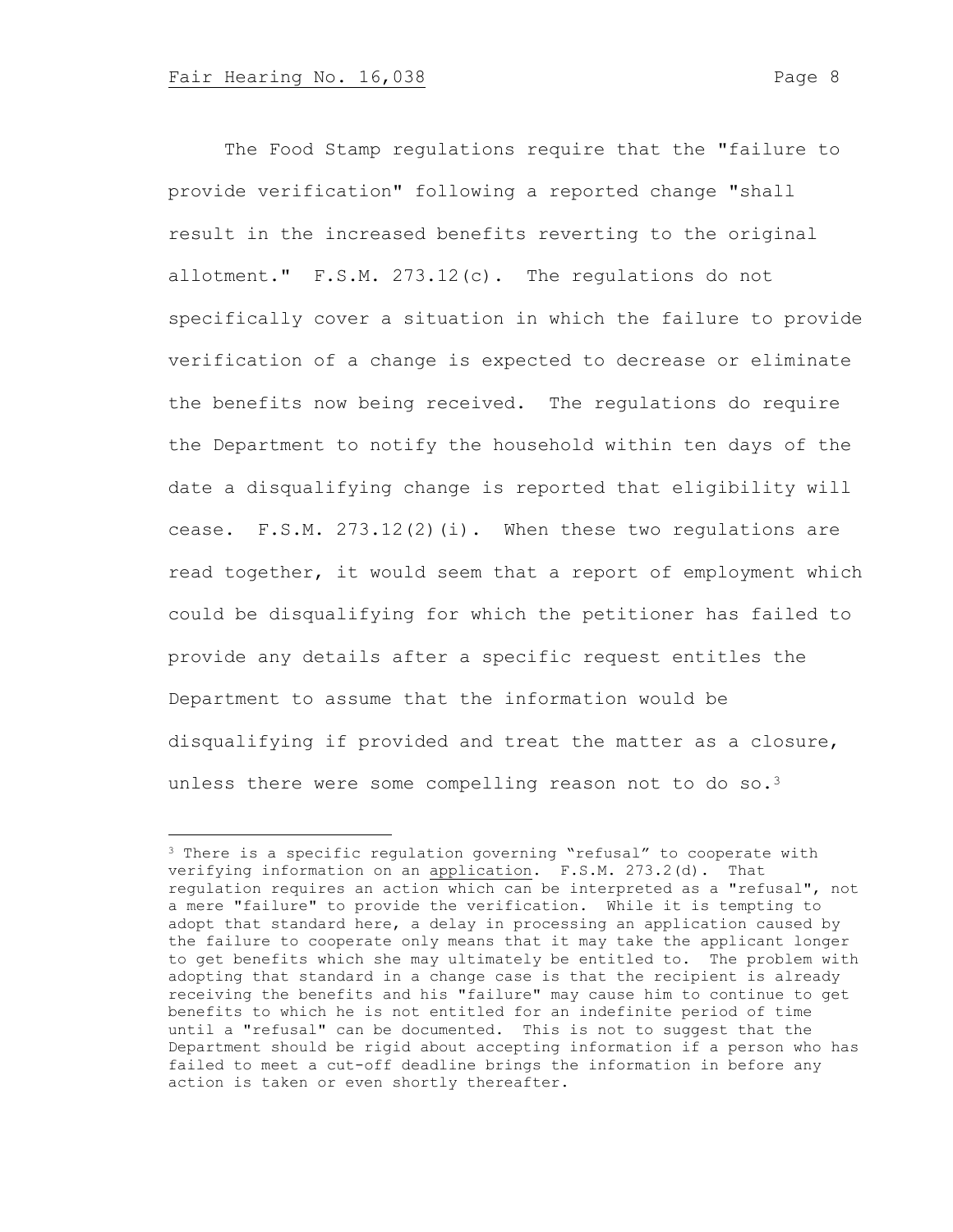The petitioners are not claiming that they failed to receive the notice requesting the verification or that they did not understand what it was asking them to do. They explain their failure to respond as a lack of communication between family members and the simultaneous press of business involved in the start up of the renovation job. In order to find that the petitioner had "good cause", however, it would have to be determined that illness, death or some other very serious situation prevented the family from handling its usual business affairs at this time. There was no evidence confirming such a severe circumstance presented at the hearing. The fact that the petitioners were able to appeal the closure notice and continue their benefits only three days after the verification deadline undercuts their argument that they were too overwhelmed to accomplish the relatively simple task of verification. Equally problematic is the petitioners' failure to offer any explanation as to why they had still not supplied the Department with any verification of the details of the employment during the three months in which the appeal was pending. In addition, the petitioners, in spite of failing to appear for two scheduled hearings after their appeal was filed, managed to have them rescheduled through phone calls and letters and to thus avoid the discontinuation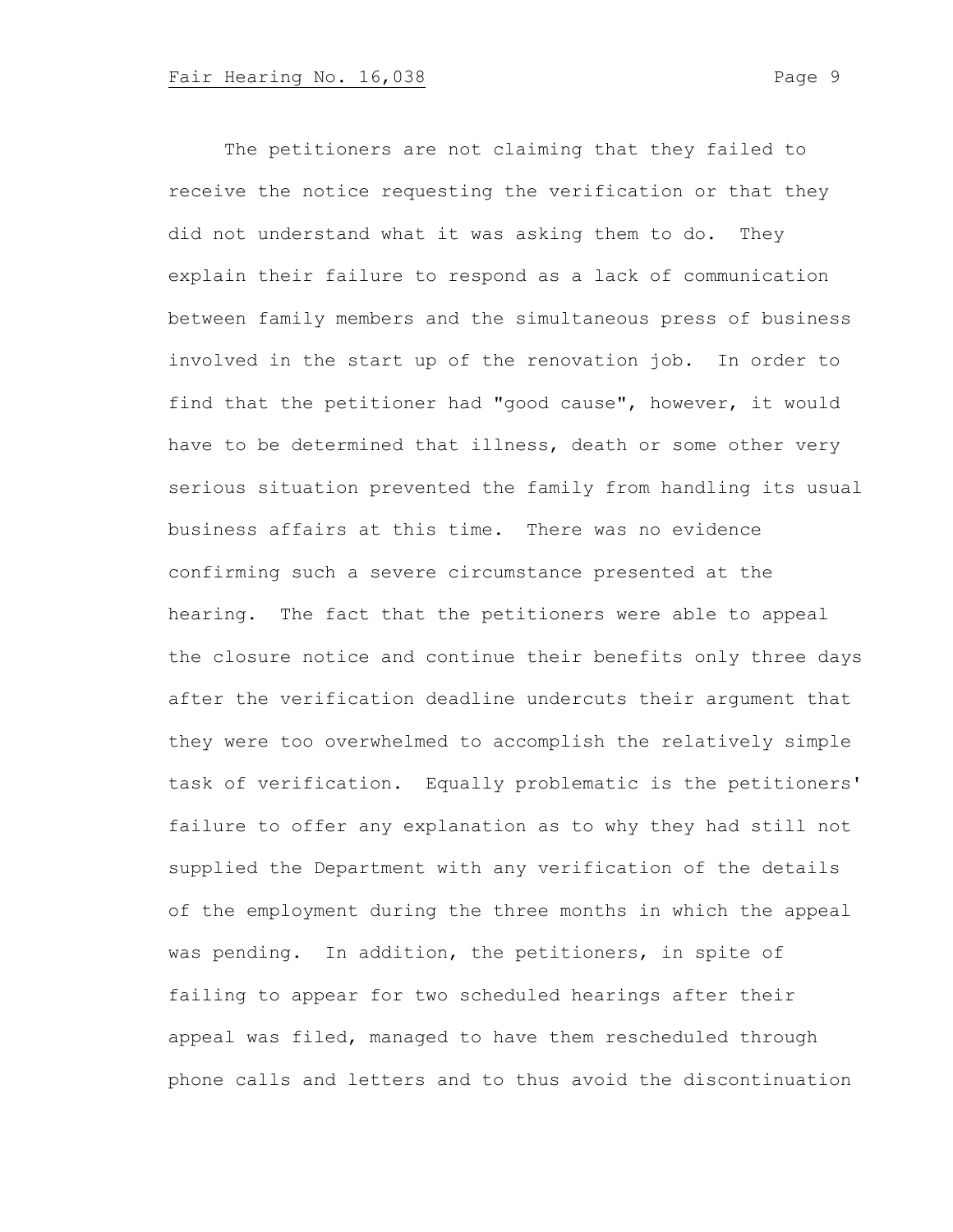of their benefits. It must be concluded from these facts that cooperating with providing requested verification was not an insurmountable task for the petitioners but rather one that they assigned no particular importance or priority. "Good cause" for their failure to follow through with this specific request has not been established. Nor can it be found that the petitioners were unaware of the consequences for their failure to cooperate since those were clearly spelled out in the notice. It would not be unreasonable to find under these circumstances that the petitioners had not only failed but had "refused" to do what they had been asked to by orchestrating delays and keeping details by their work agreements to themselves. Even at the hearing, the petitioner could offer no value for the in-kind compensation he had received.

Finally, the petitioners acknowledge that they were required to report "in-kind" income, not just wages, if they started to receive it. They argue, however, that they received no cash and so should have not been terminated from any benefits. The ANFC program considers income as "any cash payment or equivalent 'in kind' income which is actually available to the applicant or recipient." W.A.M. § 2250. The Food Stamp program excludes from income any benefit "which is not in the form of money payable directly to the household,